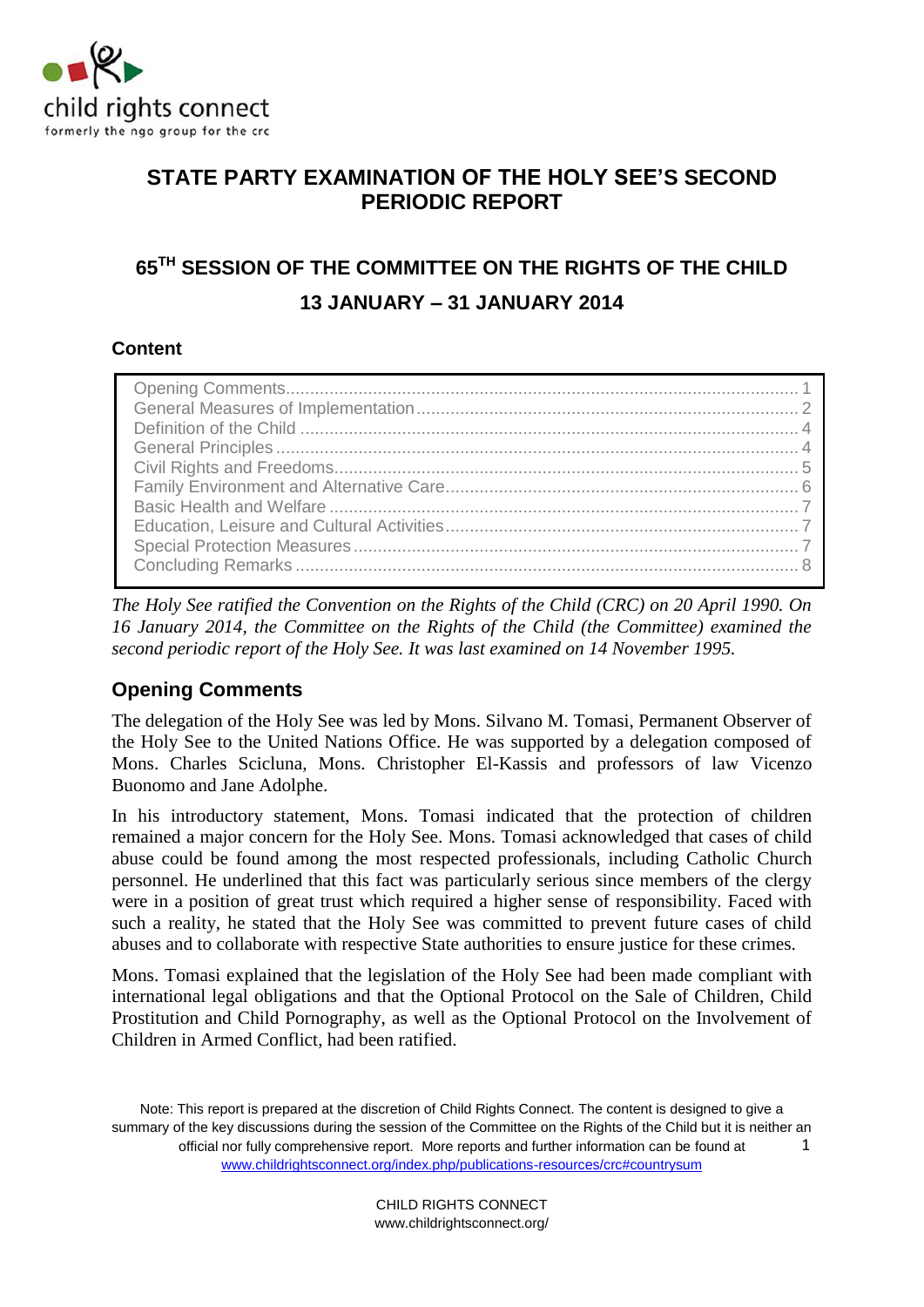Mons. Tomasi informed the Committee that the Holy See had developed guidelines for local churches and that the latter were instructed to adapt them to the local context. Local churches, he added, were creating a prevention framework in accordance with national legislation.

Mons. Tomasi highlighted that the various institutions of the Catholic Church provided vital social, health and educational services. Catholic schools provided education to more than 50 million children worldwide.

Mons. Tomasi quoted Pope John Paul II and Pope Benedict XVI, saying that there was no excuse or justification for any form of violence or exploitation of children. He explained that Pope Francis was committed to following up on the work undertaken by his predecessors and had announced the creation of a Commission for the Protection of Minors.

Ms. Oviedo Fierro and Ms. Wijemanne, the Country Rapporteurs, welcomed the delegation and recognised the specific legal nature of the Holy See. They underlined the moral weight and great influence the Holy See held over more than 1.2 billion Catholics. They welcomed the opportunity to discuss child rights issues with the Holy See representatives.

# <span id="page-1-0"></span>**General Measures of Implementation**

### *Legislation*

The Committee congratulated the Holy See for having ratified the CRC, taking into consideration its specific nature, and asked if the Holy See would ratify other conventions, such as the Convention on the Elimination of Discrimination Against Women. It asked whether there was any intention to withdraw the reservations to the CRC and asked which specific changes had been made to penal canon law in order to be in conformity with international law. The Committee also asked if the CRC took precedence over canon law. Finally, it asked the delegation about the possible ratification of the Third Optional Protocol to the CRC on a Communications Procedure and the Hague Convention on Protection of Children and Co-operation in Respect of Intercountry Adoption.

The delegation responded that the Holy See was studying the opportunities and consequences of ratifying the Third Optional Protocol to the CRC on a Communications Procedure as well as of removing the three reservations to the CRC. With regard to reservation b) to Articles 13, 14, 15, 16 and 28 which safe guarded the primary rights of parents, the delegation explained that the Holy See had its own definition of the family.

The Committee commented on the specific legal nature of the Holy See, underlining that it had a full legal personality in international law, as opposed to the Vatican State. In this context, the Committee emphasised that the CRC was to be applied in all the activities of the Catholic church and recommended that domestic law should be made fully compliant with the CRC. It commented that the Holy See also had a moral leadership that entailed responsibilities.

The delegation responded that the Holy See could not impose its jurisdiction beyond the Vatican State since it did not have sovereignty in the classical sense of the word. The delegation explained that the Holy See's jurisdiction should be understood in a spiritual sense and could not override the one of States.

The Committee asked about the case of Nuncio Wesolowski and how that related to the jurisdiction of the Holy See. The delegation answered that, as a diplomat and citizen of the Holy See, Nuncio Wesolowski was being tried in the Vatican State and the judicial process was underway. It further insisted that priests were not functionaries of the Holy See and remained citizens of their respective countries.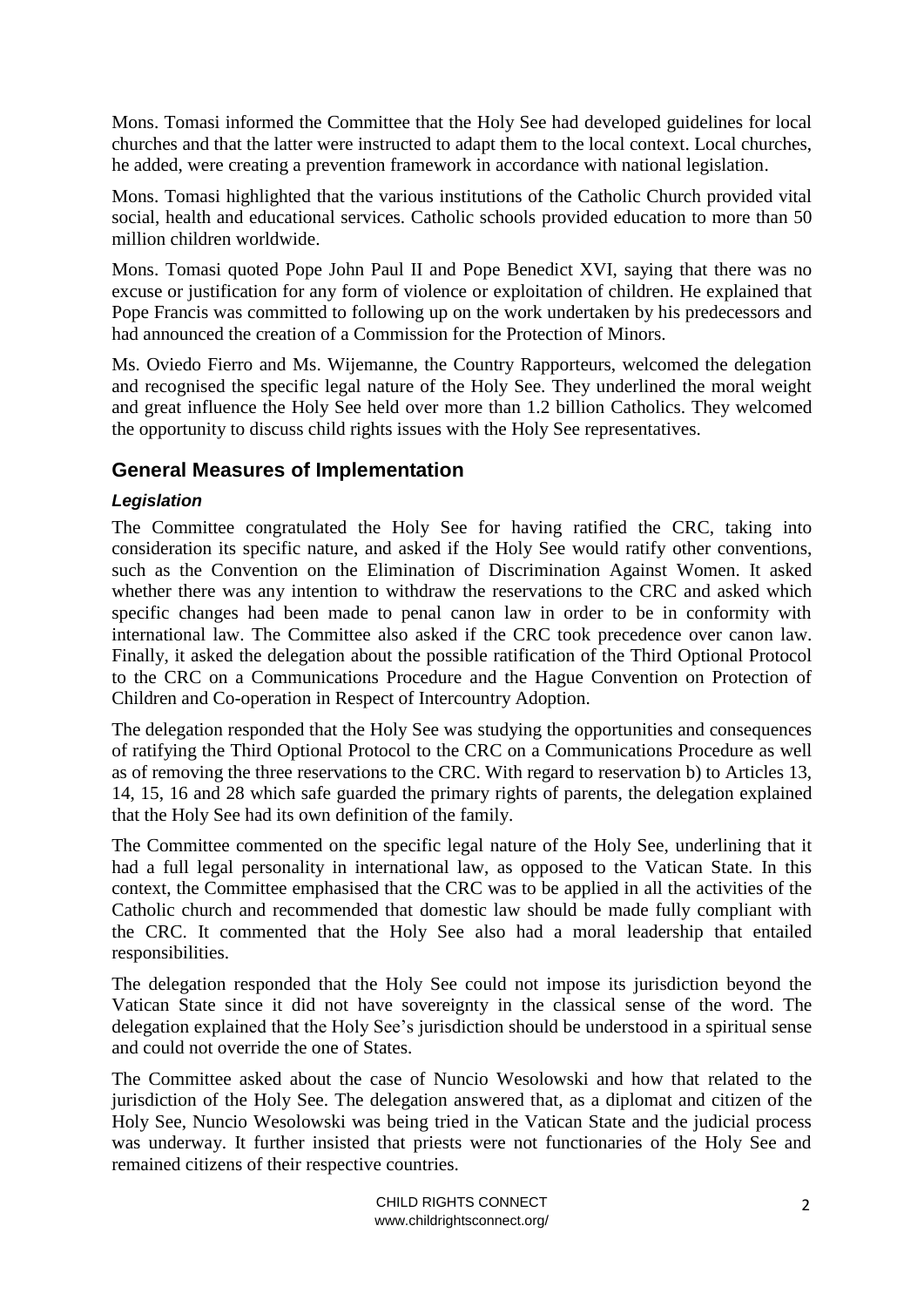The Committee asked about the implementation of the guidelines, stated in the introduction as being developed by churches at a local level. The delegation explained that there was a commitment on the ground from local churches. It explained that in May 2011 the Congregation for the Doctrine of the Faith had issued a letter to all Conferences of Bishops asking them to work on the guidelines and adapt them to the local context. The delegation described that by the autumn of 2012, 90 per cent of the Conferences of Bishops had presented guidelines with only a few organisational problems, especially in Africa. It explained that most of these guidelines had been reviewed by the Congregation for the Doctrine of the Faith.

### *Coordination and monitoring*

The Committee asked about the number of Pontifical Councils, noting that none of them focused specifically on children, and asked how these Councils were being coordinated. The delegation explained that the Pontifical Councils were central points of reference with different ones having competences related to children such as the Councils on Family, Migration, Health and Catholic Education. It added that there was no formal coordination between the different Pontifical Councils and that it was the Secretary of State who allocated responsibilities. It also explained that the Secretary of State was responsible for the implementation of the CRC. The delegation informed the Committee that it would transmit its advice on establishing a coordinating body to the Holy See.

#### *Dissemination and training*

The Committee asked if the CRC was disseminated within the State and how. It enquired whether priests and other individuals in contact with children were receiving training on the CRC, emphasising that the CRC should be included in all curricula.

The delegation responded that personnel received training about their work with children and that an articulate decision had been made to train specific individuals to take responsibilities in institutions which dealt with children. The delegation added that this was being undertaken systematically. It stated that human rights courses had been introduced in Catholic universities since the Vienna Conference of 1993. The delegation informed the Committee that the CRC was to become an integral part of training delivered to future priests and any individual involved in pastoral care. It added that the CRC had been translated in different languages, in an effort to reach out to children.

#### *Ombudsman*

The Committee asked what initiatives had been taken to create an independent monitoring mechanism. It welcomed the Commission for the Protection of Minors created by Pope Francis and asked what its mandate would be. The Committee further asked about its composition and if there would be a possibility for civil society representatives to be part of it.

The delegation explained that the Commission would be an independent mechanism to which direct complaints could be sent. It also answered that the Commission was still being discussed and that its composition was not yet known.

#### *Data collection*

The Committee asked for clarification about the existence of a database comprised of information on investigations and reparations that had taken place in regard to sexual abuse cases. The Committee took note that there was no reference in the State report to a comprehensive data collection system on children's rights. It asked if steps had been taken in this regard and if the changes that had been set out in the circular of 2011 had had an impact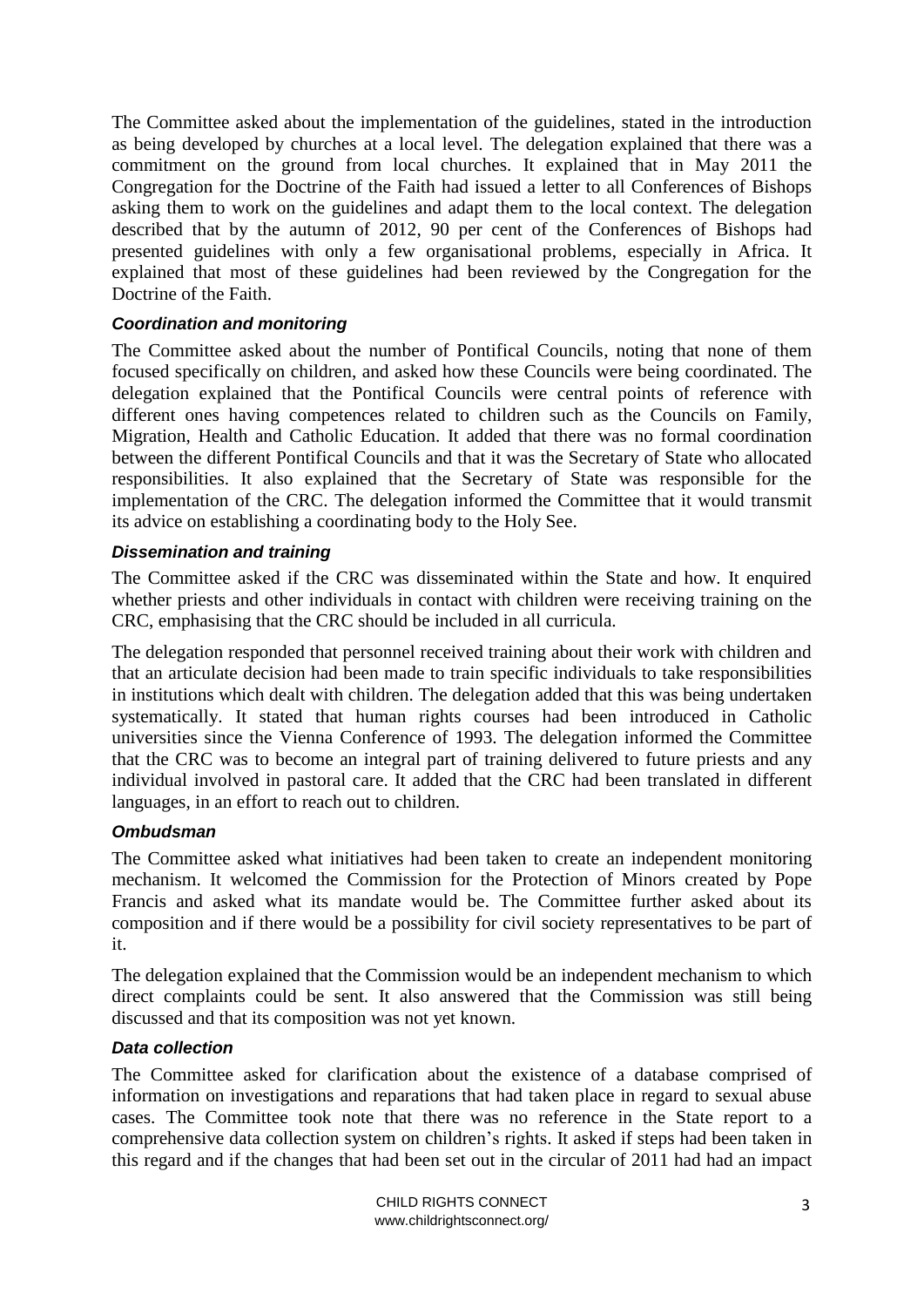on the available data.

The delegation explained that statistics had been published in the annual statistical report of the Holy See since 2005. It informed the Committee that in 2012 612 new cases of sexual abuse had been reported and that 465 out of the 612 cases were considered serious and 418 involved minors. The delegation further added that there were reports from the Congregation for the Doctrine of the Faith which set out the number of new cases but that there was no data on the outcome of the procedures that had been undertaken to address these cases. The delegation underlined that gathering data on children would be a lot of work, though it was a serious request and it was willing to transmit this recommendation to the Holy See.

# *Budget*

The Committee asked if a reparation fund or a compensation scheme had been set up for victims of abuse. The delegation answered that it was unable to respond at this point in time but that it would take this question seriously.

### *Cooperation with civil society*

The Committee reminded the delegation that children were the subjects of rights and yet it noted that they had not been consulted for the compilation of the State report. It also asked if there were any possibilities for civil society to engage with the Holy See. The delegation responded that it had engaged with Catholic NGOs in the drafting of the State report. It added that some of these NGOs worked on education and had shared their good practices to be included in the State report. The delegation explained that children had not directly participated but that they could be heard through the NGOs.

# <span id="page-3-0"></span>**Definition of the Child**

The Committee underlined the fact that the reservations to Articles 13, 14, 15 and 16 of the CRC questioned some of its core principles, such as the child being a subject of law. It explained that the CRC recognised the rights and duties of parents, while acknowledging children as rights holders. The Committee added that the definition of the child by the Catholic Church would not prevent the child from being seen as an independent subject of law. The delegation stated that parental rights were primary and inalienable but that that the definition of the child would be discussed within the Bishops' meeting on family issues that was scheduled for February 2014.

# <span id="page-3-1"></span>**General Principles**

# *Non – discrimination*

The Committee asked if the Holy See had considered removing the discriminatory concept of "illegitimate children" from its doctrine, as well as from canon law. The Committee also noted that the Holy See defended the idea of gender complementarities rather than equality, and asked what was being done to fight gender stereotypes. It also expressed concern about the impact of such ideas on radical religious groups. The delegation responded that the Holy See's priority was to fight discrimination and ensure the best interest of the child. In this view, the Holy See was revising its language, including the concept of children born out of wedlock.

The Committee asked about the case of a 9-year-old Brazilian child who had had an abortion after being raped by her stepfather and was consequently excommunicated by the Catholic Church. It was concerned by this decision, given that the stepfather had not been excommunicated by the Catholic Church. The delegation acknowledged this case and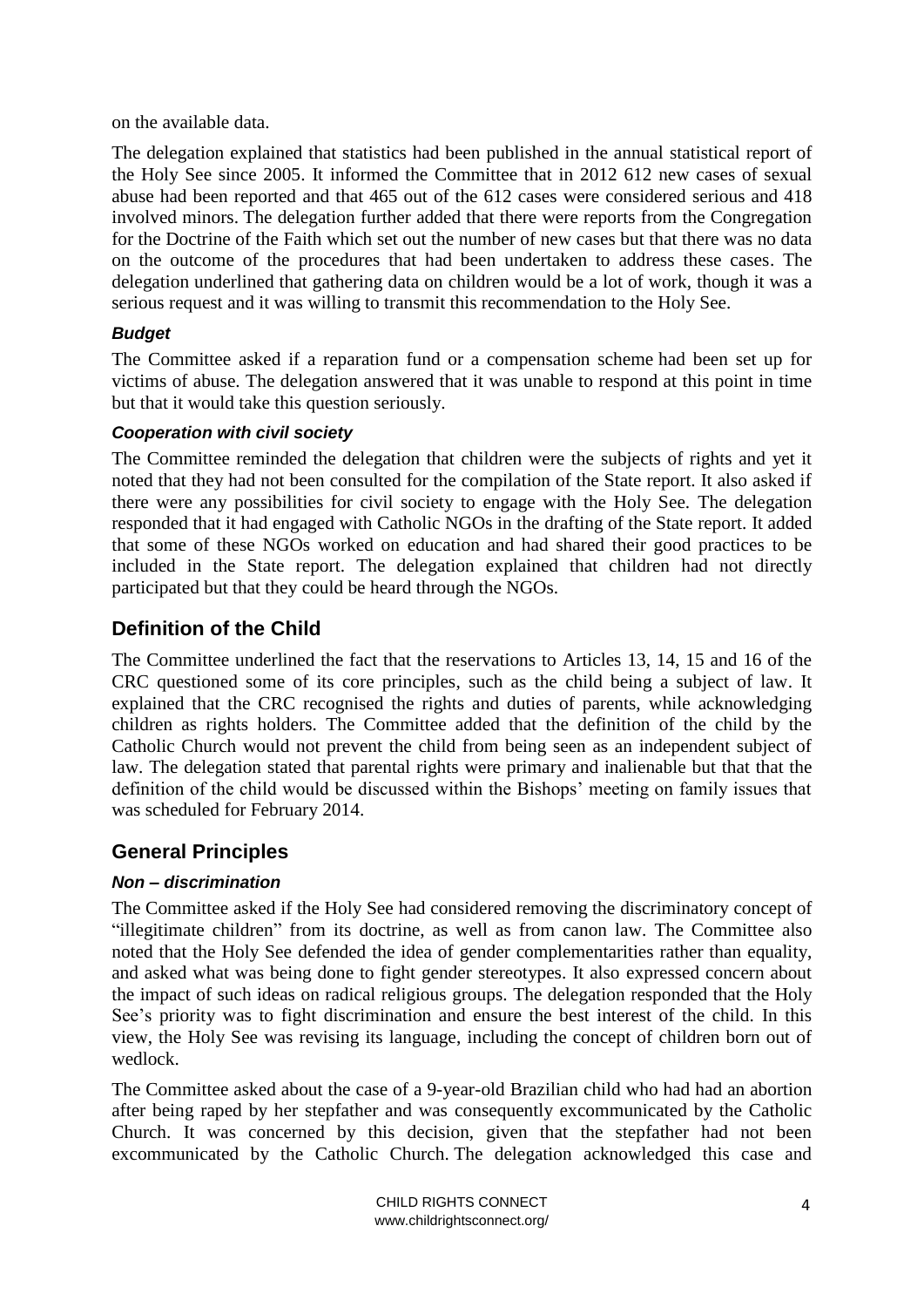recognised that the perpetrator should have also been excommunicated.

### *Best interests of the child*

The Committee asked if actions had been taken regarding the best interest of the child, having noted that the interest of the clergy had been placed above in certain cases. It reminded the delegation that the interest of the child should be a primary consideration and this was also the case for all decisions which could affect children. The delegation answered that the best interest of the child was a non-negotiable principle.

#### *Respect for the views of the child*

The Committee asked if the participation of children was ensured and their opinion taken into account through guidelines or instructions. It asked if measures had been taken to empower children, give them tools to have their voices heard and, in cases of abuse, an accessible reporting mechanism. The Committee expressed concern about the lack of child friendly reporting mechanisms and the lack of provision on participation of child victims. The Committee further asked if efforts were made to respect the views of children, starting at the level of families through to schools. The delegation explained that it depended on local circumstances but that there was a tendency among local churches to encourage child participation. It added that children were allowed to express themselves outside of the family, since they could receive sacrament of their own will.

# <span id="page-4-0"></span>**Civil Rights and Freedoms**

### *Corporal punishment*

The Committee inquired about preventing corporal punishment and using non-violent discipline. It asked if the Holy See recognised this concept and had set out guidelines for its personnel. The Committee emphasised that there was a significant difference between the non-promotion of corporal punishment and its actual prohibition. The delegation explained that there was a cultural factor in corporal punishment and that this issue needed to be addressed locally. It insisted that it was not professed by the Holy See and that it would take into consideration the recommendation of issuing a firm declaration against corporal punishment.

# *Child abuse*

The Committee noted the International symposium on child abuse which had been held in 2012, in Rome, during which good practices were discussed. It asked what follow-up had been organised in regard to the guidelines and the child safety programmes discussed at the symposium. The Committee emphasised the need for the Holy See to set a precedent as far as sexual abuse was concerned. The delegation said that a number of preventive measures had been taken. In 2001, the age to be considered a minor in cases of sexual abuse had been changed from 16 to 18. In the USA, background checks and screenings of Catholic Church personnel, both priests and individuals with pastoral care, were carried out systematically

The Committee asked what kind of cooperation the Holy See provided to national authorities for investigations of sexual abuses. It referred to the case of the French bishop Pierre Pican, who was praised by the Holy See for not disclosing information to the authorities. It asked whether the guidelines included specific instructions on the obligation to cooperate with competent authorities. It nonetheless highlighted that the Holy See should go beyond and had to insist that all cases should be systematically reported. The delegation answered that the Holy See was willing to cooperate with local authority as far as possible, and cited the case of Australia to underline that cooperation and communication should happen through appropriate channels. It explained that the guidelines stated that local churches had to follow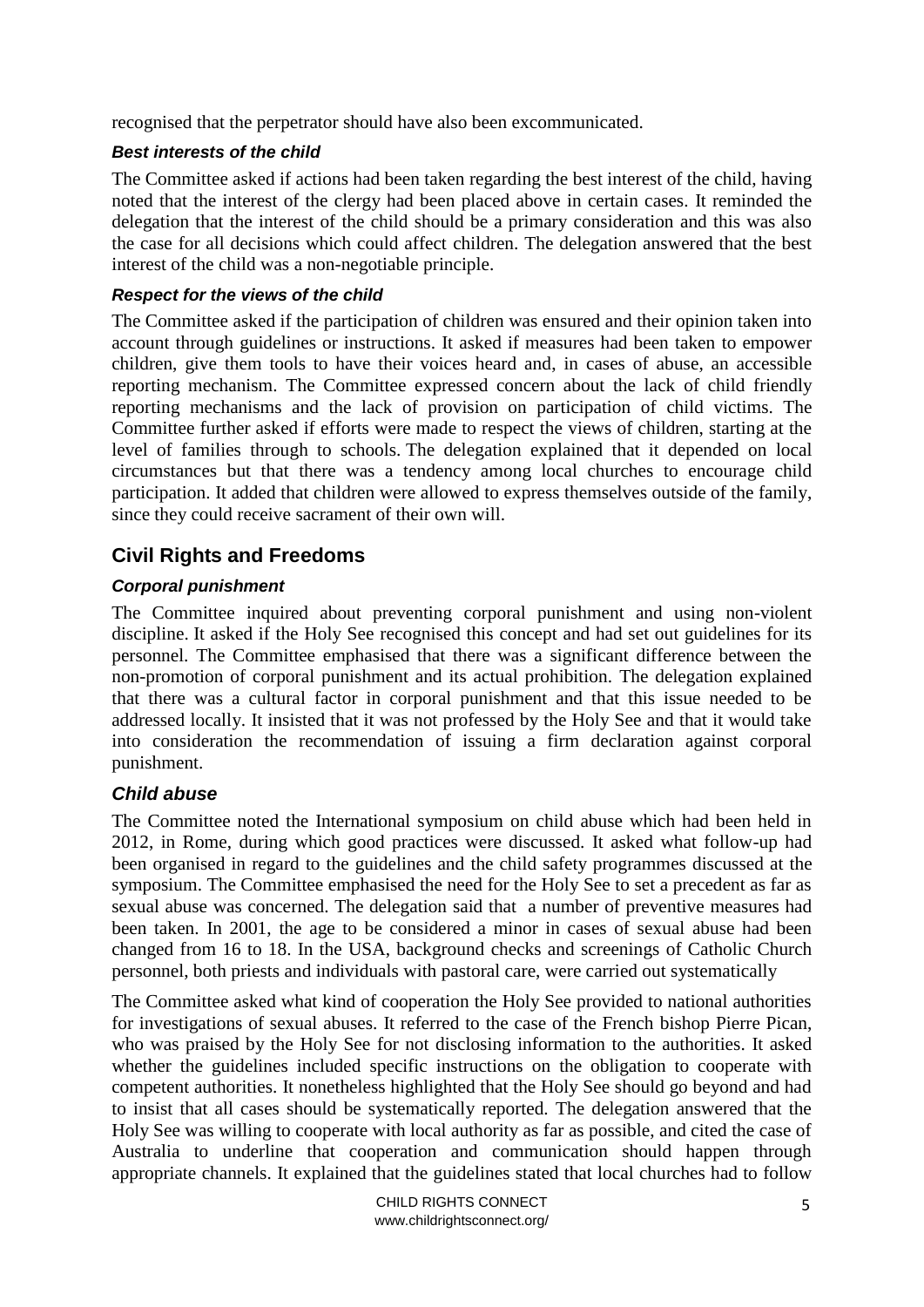domestic law in regard to mandatory or non-mandatory disclosures. The delegation emphasised that the Holy See did not substitute itself to the legitimate jurisdiction of States. It stated that it was not the policy of the Holy See to encourage cover-ups, underlining that the cited case was 10 years old and that, since then, changes had taken place. It added that the policy of silence might have been the case but that, in the last few years, there had been a push for clarity and transparency.

The Committee asked about the specific process to deal with perpetrators. The delegation explained that its internal procedure followed penal canon law and the outcome of a trial could be: proven guilty, non-guilty or non-proven guilty. In case of non-proven guilty, the lack of sufficient evidences did not erase the doubt and therefore specific measures were taken in order to avoid any contact with children. The delegation added that, in 2010, Pope Benedict XVI had reformed the 2001 law and had made the procedure more expedite for the most serious cases, including the possibility that the statute of limitations could be waived. It insisted that the Catholic Church needed to defend the community from any harm and that the penalties handed out were of spiritual and pastoral nature with no possibility of imprisonment. The delegation added that penalties could lead to the dismissal from the clerical state.

### *Freedom of thought, conscience and religion*

The Committee asked if children could choose their religion when they were in Catholic institutions. The delegation answered that freedom of religion was respected and that 60 per cent of the pupils in its schools were not Catholic.

# <span id="page-5-0"></span>**Family Environment and Alternative Care**

#### *Family support*

The Committee asked if the Catholic Church had modified its understanding of the family. It also asked about children of priests and how they were dealt with by the Holy See. The delegation explained that Pope Francis would meet the cardinals in February to discuss the family and that an International synod would take place in October on the same subject. As far as the children of priests were concerned, the delegation responded that those responsible had to deal with the situation and that the priority was the life of the child.

#### *Institutions and family-based care*

The Committee asked if the Holy See was actively preventing anonymous abandonment and whether it considered putting an end to the use of baby boxes. The delegation responded that it was not very informed on the subject but that baby boxes were set up for the immediate care of the abandoned child. It agreed with the Committee that better alternatives existed, such as an initiative in New York to provide care for mothers until they gave birth.

The Committee highlighted that institutionalisation of children should be seen as a measure of last resort and asked if the Holy See favoured family based care, rather than institutionalisation of children. The delegation agreed with the Committee that a minor should grow in a family set up as much as possible. It further explained that the Holy See made efforts to create family environments within existing institutions, which indeed were considered as a last resort. The delegation gave the example of the Diocese of Malta to illustrate the actions done at a local level which encouraged the creation of a family environment in the institution. The delegation recognised that children should grow up in families but that, in many instances, the creation of institutions was linked to the social and economic context. In Ethiopia, for example, children with HIV were institutionalised because they were neglected by their families.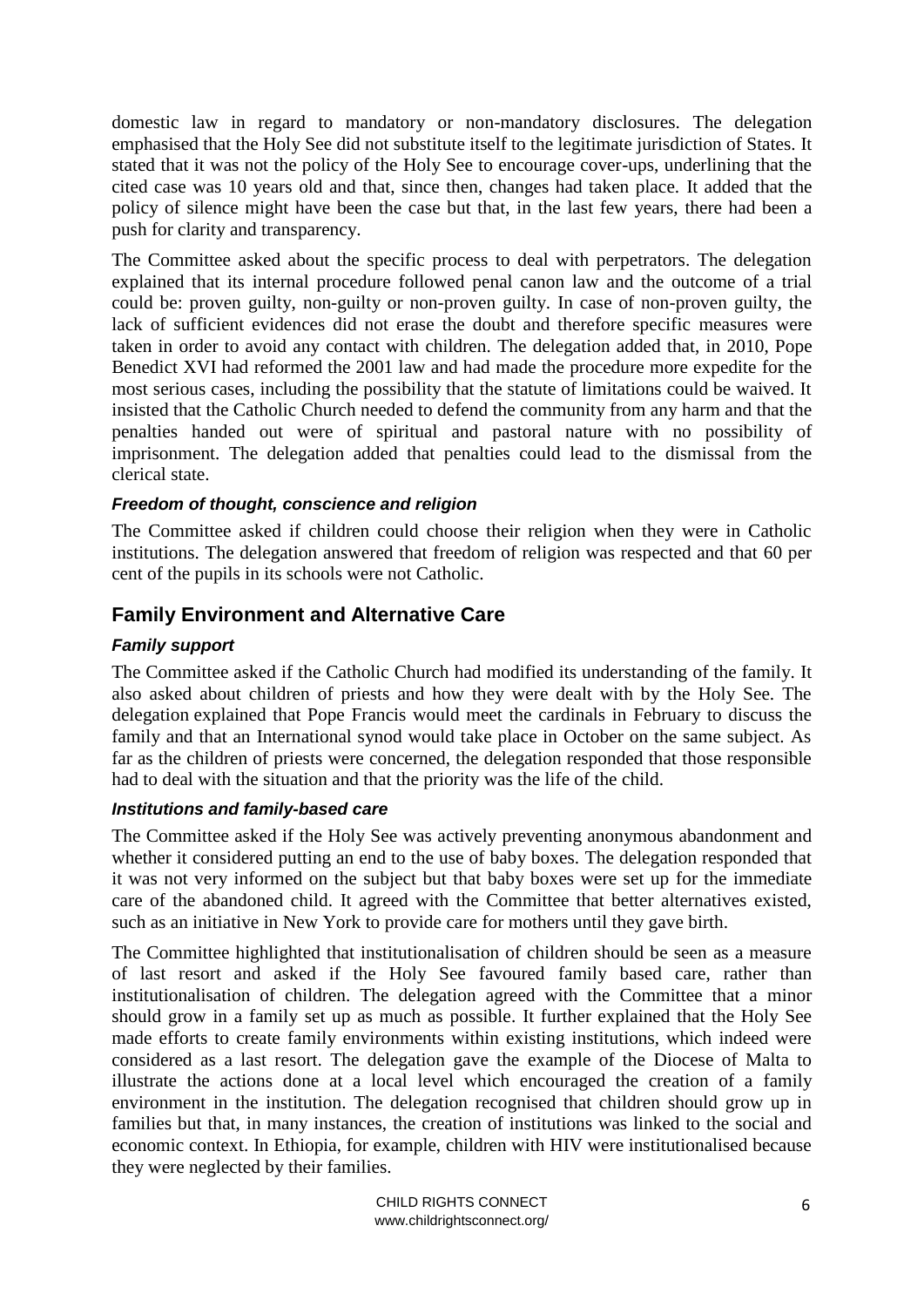### *Adoption*

The Committee asked how the conclusions of the 1994 symposium on adoption had been implemented. The delegation answered that it had no specific knowledge about the conclusions of the 1994 symposium on adoption but insisted that there was a need to followup at a local level. It further added that different Catholic institutions were competent for adoption and that they respected State legislations.

# <span id="page-6-0"></span>**Basic Health and Welfare**

#### *Health services*

The Committee asked if the Holy See had considered creating psychological aid for children victim of abuse. The delegation recognised that victims needed specific attention and declared that the Holy See was in the process of having specialists to deal with them, though this depended largely on the national context. It added that the rehabilitation of the victims was essential, which had led local churches and religious communities to set up pastoral care and the possibility to listen to them with respect.

The Committee also asked what was being done in regard to reproductive health. The delegation reaffirmed the position of the Holy See which was to give priority to life and that efforts to educate individuals were essential.

# <span id="page-6-1"></span>**Education, Leisure and Cultural Activities**

### *Education*

The Committee noted that more than 50 million children attended Catholic schools and that the Holy See recognised the right of parents to educate their children in their faith. It asked if the Holy See believed that the State could not intervene in matters of freedom of religion. The Committee underlined the particular risks linked to such a stance in regard to the spreading of fanaticism.

The delegation answered that there was a substantive difference between faith schools and Catholic ones, since the latter followed a curriculum approved by the State. It reaffirmed the right of parents to transmit their belief but it recognised that the State had a role in preventing any incitation of hatred. The delegation recalled that 60 per cent of the pupils in its schools were not Catholic.

# <span id="page-6-2"></span>**Special Protection Measures**

### *Protection of child witnesses and victims*

The Committee asked what was envisaged in order to prevent perpetrators being in contact with children. It underlined that the proceedings of the Congregation for the Doctrine of the Faith were confidential and this contributed to concealment. It also expressed concern in relation to the practice of transferring offenders to different Dioceses. The delegation highlighted the importance of rehabilitating the offenders as an integral part of prevention. It acknowledged that most of the priests who were found guilty had been dismissed. The delegation recognised that the mobility of offenders was a great concern and, in accordance, this was prohibited. The delegation explained that the Congregation for the Doctrine of the Faith had explicitly stated in the circular letter the obligation to advise other Diocese about any concerns before a member of the clergy was transferred.

The Committee explained that it had been informed of a priest accused of sexual abuse that had been transferred to India. It asked how the Holy See had envisaged bridging the gap between its measures and the events on the ground. The delegation acknowledged that there